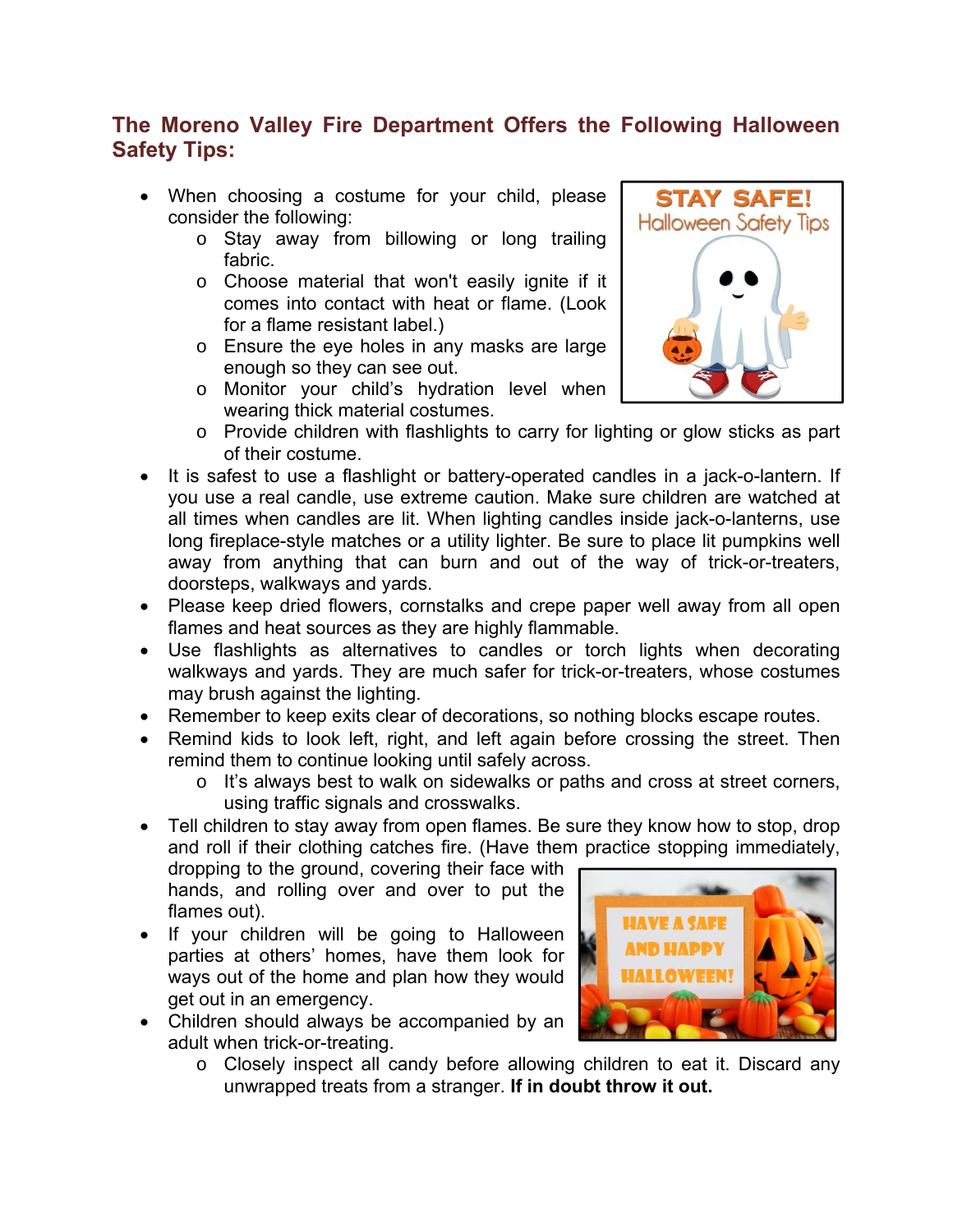*The City of Moreno Valley wishes you and your family a safe and fun Halloween.* 

# **The Moreno Valley Fire Department would like to offer the following health information:**

A heart attack occurs when blood flow to the heart is blocked. This is typically caused by a build-up of fat, cholesterol and other substances. Without proper blood flow, the heart tissue loses oxygen and begins to die.

A heart attack, also called a myocardial infarction, can range from minor to fatal. It's important to call 9- 1-1 or emergency medical help immediately if you think you might be having a heart attack.



People may experience:

- **Pain** in the area between shoulder blades, arm, chest, jaw, left arm, or upper abdomen
- **Pain** can be burning in the chest or like a clenched fist in the chest
- **Pain** can occur during rest
- **Whole body** dizziness, fatigue, lightheadedness, clammy skin, cold sweat, or sweating
- **Indigestion, nausea, or vomiting**
- **Discomfort or tightness in the:** 
	- o Neck
	- o Arm
	- o Chest
- **Other symptoms include, but not limited to:** anxiety, feeling of impending doom, sensation of an abnormal heartbeat, shortness of breath, or shoulder discomfort

Taking appropriate action before these symptoms occur can prevent or limit the risk of a heart attack. A healthy diet, exercise and routine medical checkups are suggested to keep the heart healthy and strong.

# **The Fire Prevention Bureau would like to remind residents, "Don't**



# **Wait – Check the Date! Replace Smoke Alarms Every 10 Years:"**

The Moreno Valley Fire Department is committed to ensuring the safety and security of all those living in and visiting our City. Fire is a serious public safety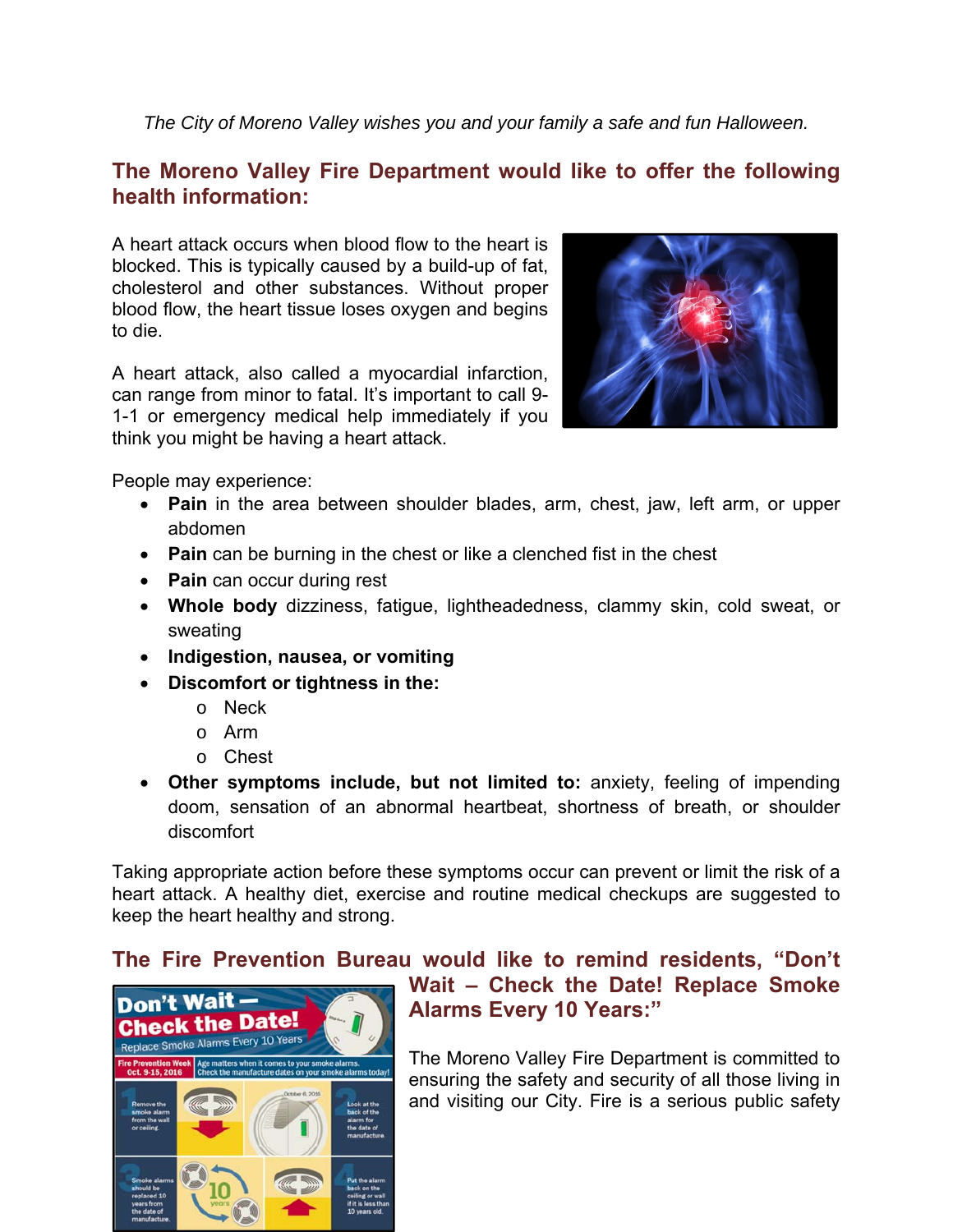concern and only a small percentage of people know how and when to test their smoke alarms, when to change the batteries, know the manufacture date of their smoke alarms, or how often they need to be replaced.

The Fire Prevention Bureau would like to remind residents of the following:

- Smoke alarms should be installed in every sleeping room, outside each sleeping area, and on every level of the home.
- Residents should test the alarm and change the batteries **when you change your clocks; at least twice a year.**
- Know the manufacture date on all smoke alarms in your home.

o Replace smoke alarms every 10 years.

- Never take smoke alarm batteries out to put into other items like games or remote controls.
- Teach children what the smoke alarm sounds like and what to do when they hear the alarm sound.
- If there is a fire, leave the home right away by crawling low under the smoke and never go back inside.
- If you rent, talk to your landlord about placing a working smoke alarm in your home.

#### *For more information, please call the Fire Prevention Bureau at 951.413.3370.*

# **The Office of Emergency Management would like to remind residents about the "Great Shakeout:"**

This year's Great Shakeout Earthquake Drill will be on October 19, 2017 at 10:19 a.m. The Shakeout drill is an opportunity for your family, business, school, organization and government agencies to better prepare for a major earthquake. Participants are encouraged to practice **Drop**, **Cover** and **Hold On** or have a more extensive emergency drill at your home, school or place of business.

The goal of the Shakeout is to learn what to do before, during and after an earthquake. You may only have seconds to protect yourself in an earthquake, before strong shaking knocks you down, or drops something on you. Practicing helps you be ready to respond.

- If you are inside a building, move no more than a few steps, then Drop, Cover and Hold On:
	- o **DROP** to the ground (before the earthquake drops you!),
	- o Take **COVER** by getting under a sturdy desk or table, and
	- o **HOLD ON** to it until the shaking stops.
- Stay indoors until the shaking stops and you are sure it is safe to exit. In most buildings you are safer if you stay where you are until the shaking stops.